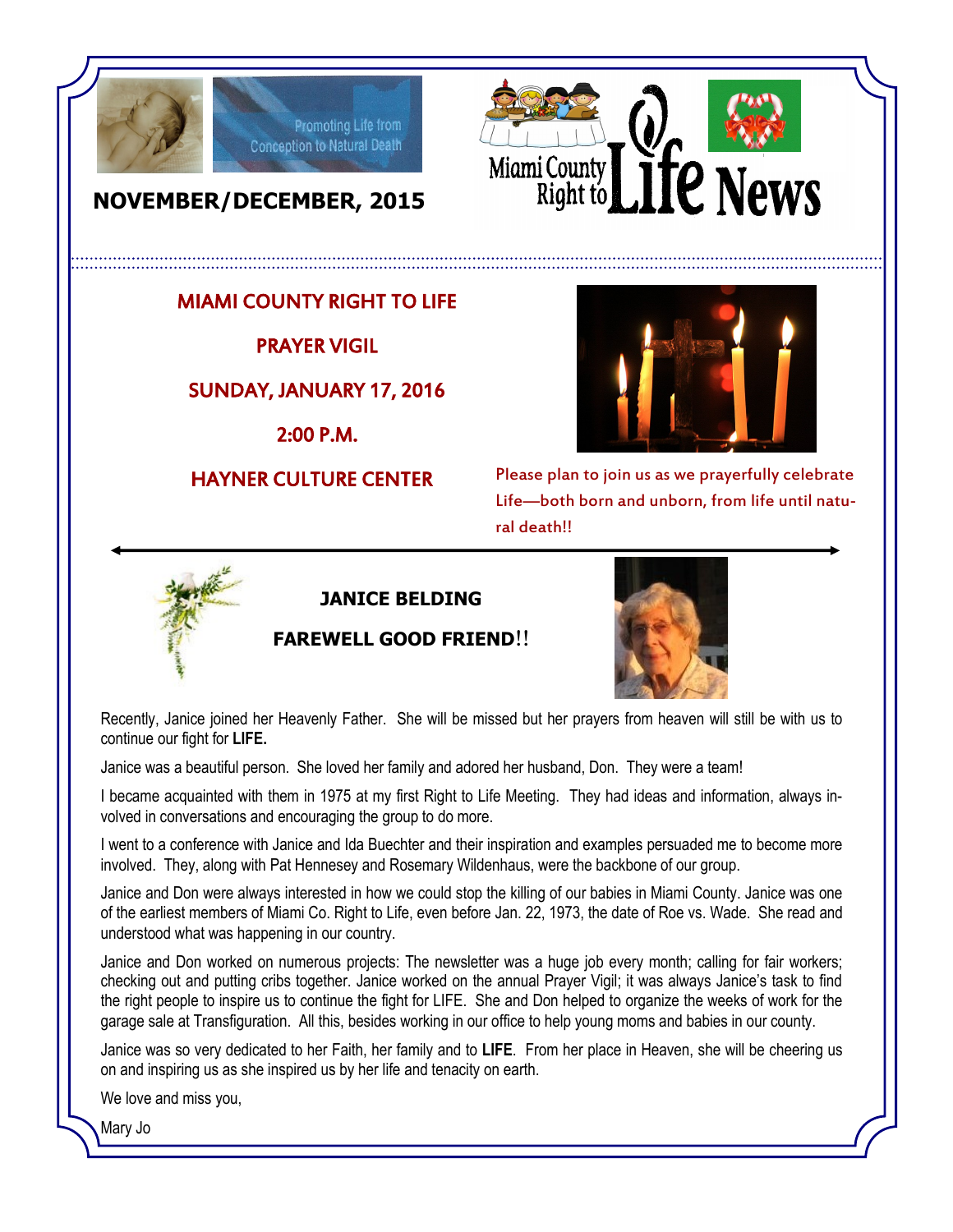| Page 2                                     |                                 | SUMMARY OF OHIO ABORTIONS 2014 |                                              |                          |                              |        | NOVEMBER/DECEMBER, 2015 |                     |
|--------------------------------------------|---------------------------------|--------------------------------|----------------------------------------------|--------------------------|------------------------------|--------|-------------------------|---------------------|
|                                            |                                 |                                |                                              | 35,830 Abortions in 2002 |                              |        |                         |                     |
|                                            |                                 |                                |                                              | 28,123 Abortions in 2010 |                              |        |                         |                     |
|                                            |                                 |                                |                                              | 24,764 Abortions in 2011 |                              |        |                         |                     |
|                                            |                                 |                                |                                              | 25,473 Abortions in 2012 |                              |        |                         |                     |
|                                            |                                 |                                |                                              | 23,216 Abortions in 2013 |                              |        |                         |                     |
|                                            |                                 |                                |                                              | 21,186 Abortions in 2014 |                              |        |                         |                     |
|                                            |                                 | 2010                           | <u>2011</u>                                  | <u>2012</u>              | 2013                         | 2014   |                         |                     |
| Under 15 yrs. old                          |                                 | 182                            | 125                                          | 130                      | 111                          | 77     |                         |                     |
| Under 20 yrs. old                          |                                 | 4,691                          | 3,499                                        | 3,459                    | 3,499                        | 2,330  |                         |                     |
| 20-24 yrs. Old                             |                                 | 9,562                          | 8,545                                        | 8,623                    | 8,004                        | 7,157  |                         |                     |
| Ages                                       |                                 | Under 15                       | <u>15-19</u>                                 | 20-24                    | 25-29                        | 30-39  | 40-44                   | $45+$               |
|                                            |                                 | 77                             | 2,253                                        | 7,157                    | 5,590                        | 5,426  | 611                     | 48                  |
|                                            | With one or more children       | 17,287                         | 15,235                                       | 15,868                   | 14,336                       | 13,238 |                         |                     |
|                                            | Had two or more prior abortions |                                |                                              | 3,177                    |                              |        |                         |                     |
| Non-surgical abortions                     |                                 |                                |                                              | 1,084                    |                              |        |                         |                     |
| Abortions at 20+ weeks                     |                                 |                                |                                              | Can feel pain            |                              |        |                         |                     |
| 136 babies aborted at                      |                                 |                                |                                              | 21-36 weeks              |                              |        |                         |                     |
| Abortions per 1,000 live<br>births in 2014 |                                 |                                |                                              | 147                      |                              |        |                         |                     |
|                                            | <b>Abortions by County and</b>  |                                | Montgomery                                   | 1,018                    | Miami                        | 90     | Shelby                  | 32                  |
| City<br><b>Bradford-2</b>                  | Casstown-1                      | Covington-2                    | Englewood-26 Fletcher-2                      |                          | Potsdam/Laura- Piqua-26<br>1 |        | Troy-34                 | <b>Tipp City-16</b> |
| Sidney-20                                  | Vandalia-14                     |                                | Ludlow Falls-0 West Milton-3 Pleasant Hill-0 |                          |                              |        |                         |                     |

Г.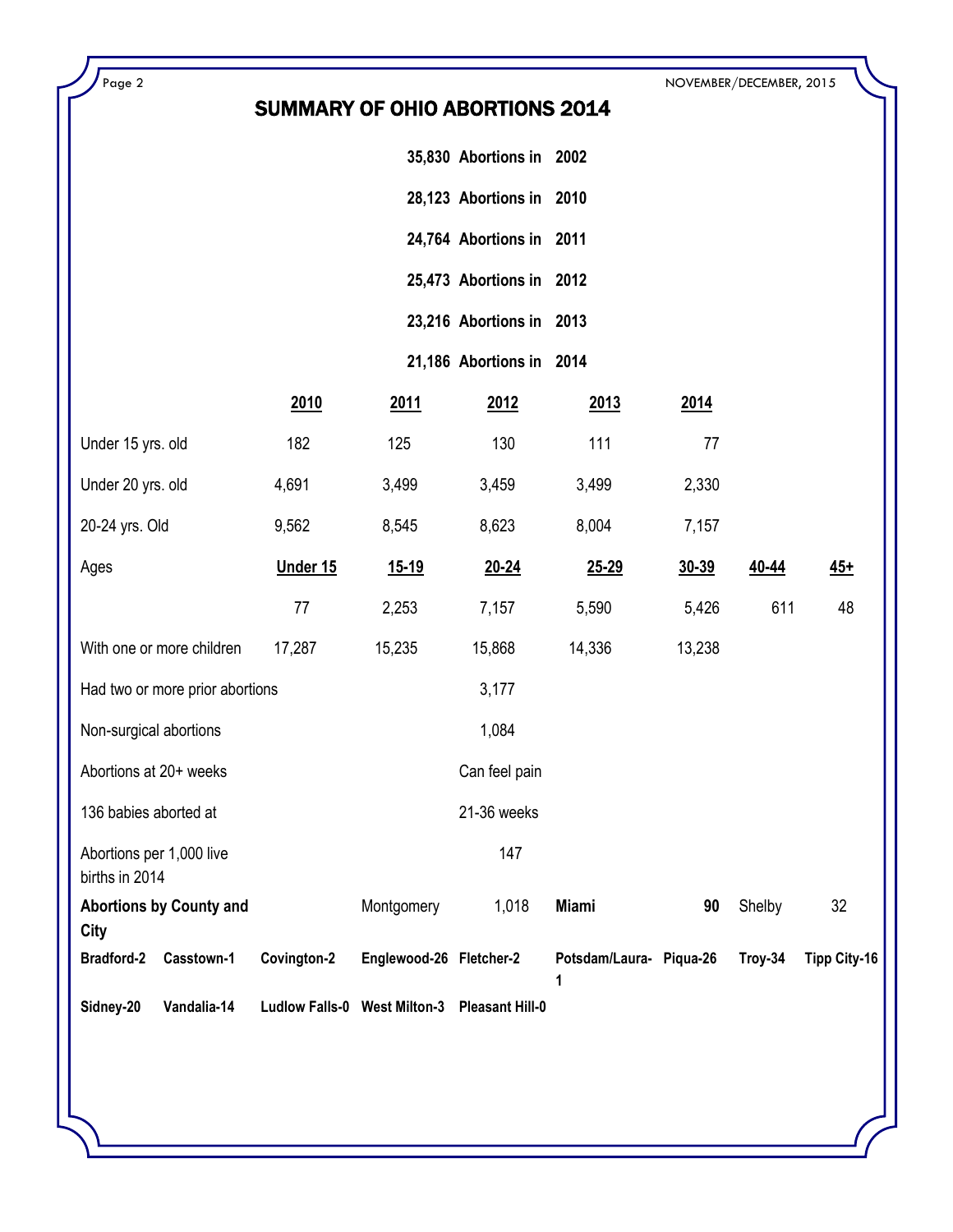Page 3 NOVEMBER/DECEMBER, 2015



# **2016 ENTERTAINMENT BOOKS AVAILABLE!**

Yes, It's true. The new entertainment books are now available at the Miami County Right to Life office. Just call the MCRTL office at 335-LIFE to make sure that someone is there so you can pick up your book; or contact Mary Jo Enneking at 937-339-3198. Cost is \$30

#### **BEST THANKSGIVING**

Thanksgiving is here, so our minds have turned To what time has taught us, to what we've learned: We often focus all our thought On shiny things we've shopped and bought. We take our pleasure in material things, Forgetting the pleasure that friendship brings. If a lot of our stuff just vanished today, We'd see the foundation of each happy day Is special relationships, constant and true, And that's when our thoughts go directly to you. We wish you a Thanksgiving you'll never forget, Full of love and joy—your best one yet!

*By Joanna Fuchs*





*Can anyone explain the glow of Christmas? Holidays are candles in the night. Rebirth comes from family and friends In one bright blur of food and talk that ends Still burning as a peaceful inner light. There is no way to substitute for Christmas. Miss it and no circumstance feels right. All my heart's with you, yet I must miss this Season thick with love and rich delight.*